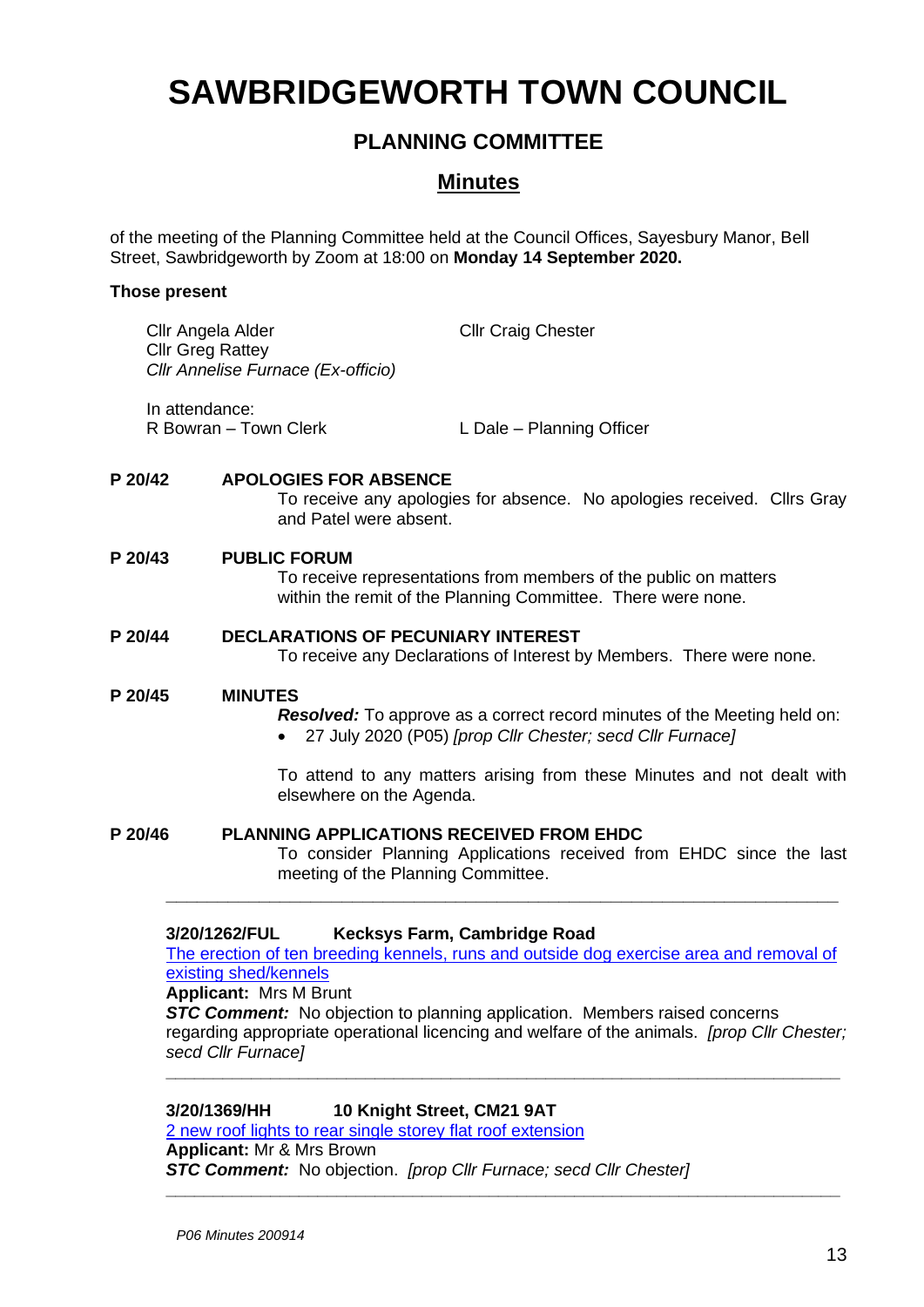#### **3/20/1435/HH 6 Newton Drive, CM21 9HE**

[Demolition of conservatory and garage. Erection of a single storey side and rear](https://publicaccess.eastherts.gov.uk/online-applications/applicationDetails.do?activeTab=documents&keyVal=QE7YAHGLHSY00)  [extension](https://publicaccess.eastherts.gov.uk/online-applications/applicationDetails.do?activeTab=documents&keyVal=QE7YAHGLHSY00) **Applicant:** Mr D Elliott *STC Comment:* No objection. *[prop Cllr Rattey; secd Cllr Furnace]*

**\_\_\_\_\_\_\_\_\_\_\_\_\_\_\_\_\_\_\_\_\_\_\_\_\_\_\_\_\_\_\_\_\_\_\_\_\_\_\_\_\_\_\_\_\_\_\_\_\_\_\_\_\_\_\_\_\_\_\_\_\_\_\_\_\_\_\_\_\_\_\_**

**\_\_\_\_\_\_\_\_\_\_\_\_\_\_\_\_\_\_\_\_\_\_\_\_\_\_\_\_\_\_\_\_\_\_\_\_\_\_\_\_\_\_\_\_\_\_\_\_\_\_\_\_\_\_\_\_\_\_\_\_\_\_\_\_\_\_\_\_\_\_\_**

**\_\_\_\_\_\_\_\_\_\_\_\_\_\_\_\_\_\_\_\_\_\_\_\_\_\_\_\_\_\_\_\_\_\_\_\_\_\_\_\_\_\_\_\_\_\_\_\_\_\_\_\_\_\_\_\_\_\_\_\_\_\_\_\_\_\_\_\_\_\_\_**

#### **3/20/1505/HH 5 Applegate, CM21 0DR**

[Erection of wooden car port to front of property](https://publicaccess.eastherts.gov.uk/online-applications/applicationDetails.do?activeTab=documents&keyVal=QENDSBGLHYA00)

**Applicant:** Mr P Hehir *STC Comment:* No objection. *[prop Cllr Rattey; secd Cllr Chester]*

#### **3/20/1508/VAR The Leventhorpe School, CM21 9BX**

[Variation of condition 2 \(approved plans\) of planning permission: 3/20/0413/FUL](https://publicaccess.eastherts.gov.uk/online-applications/applicationDetails.do?activeTab=documents&keyVal=QEP8IQGLHYL00)  [\(Demolition of existing science building and the erection of a new 2-storey teaching block](https://publicaccess.eastherts.gov.uk/online-applications/applicationDetails.do?activeTab=documents&keyVal=QEP8IQGLHYL00)  [\[Use D1\] with associated landscaping and the installation of an additional block of interim](https://publicaccess.eastherts.gov.uk/online-applications/applicationDetails.do?activeTab=documents&keyVal=QEP8IQGLHYL00)  [temporary classrooms during construction \[Approximately 1068 m2 GEA\] alongside the](https://publicaccess.eastherts.gov.uk/online-applications/applicationDetails.do?activeTab=documents&keyVal=QEP8IQGLHYL00)  [retention of temporary units approved under planning consent 3/18/2098/FUL\) –](https://publicaccess.eastherts.gov.uk/online-applications/applicationDetails.do?activeTab=documents&keyVal=QEP8IQGLHYL00) [Revisions to the siting of the additional temporary classrooms located on the tennis courts](https://publicaccess.eastherts.gov.uk/online-applications/applicationDetails.do?activeTab=documents&keyVal=QEP8IQGLHYL00) **Applicant:** Bowmer & Kirkland

**\_\_\_\_\_\_\_\_\_\_\_\_\_\_\_\_\_\_\_\_\_\_\_\_\_\_\_\_\_\_\_\_\_\_\_\_\_\_\_\_\_\_\_\_\_\_\_\_\_\_\_\_\_\_\_\_\_\_\_\_\_\_\_\_\_\_\_\_\_\_\_**

**\_\_\_\_\_\_\_\_\_\_\_\_\_\_\_\_\_\_\_\_\_\_\_\_\_\_\_\_\_\_\_\_\_\_\_\_\_\_\_\_\_\_\_\_\_\_\_\_\_\_\_\_\_\_\_\_\_\_\_\_\_\_\_\_\_\_\_\_\_\_\_**

**\_\_\_\_\_\_\_\_\_\_\_\_\_\_\_\_\_\_\_\_\_\_\_\_\_\_\_\_\_\_\_\_\_\_\_\_\_\_\_\_\_\_\_\_\_\_\_\_\_\_\_\_\_\_\_\_\_\_\_\_\_\_\_\_\_\_\_\_\_\_\_**

*STC Comment:* No objection. *[prop Cllr Rattey; secd Cllr Furnace]*

#### **3/20/1524/HH 18 Rowney Gardens, CM21 0AT**

[Demolition and replacement single storey side/rear extension with roof terrace](https://publicaccess.eastherts.gov.uk/online-applications/applicationDetails.do?activeTab=documents&keyVal=QEW0X0GLI0500) **Applicant:** Mr Halls *STC Comment:* No objection. *[prop Cllr Furnace; secd Cllr Rattey]*

**3/20/1543/HH 19 Sayesbury Road, CM21 0EB** [Two storey, front/side extension with open porch and insertion of window to flank](https://publicaccess.eastherts.gov.uk/online-applications/applicationDetails.do?activeTab=documents&keyVal=QEYHRMGLI1K00)  [elevation](https://publicaccess.eastherts.gov.uk/online-applications/applicationDetails.do?activeTab=documents&keyVal=QEYHRMGLI1K00)

**Applicant:** Bloss

*STC Comment:* No objection. *[prop Cllr Chester; secd Cllr Furnace]*

#### **3/20/1589/ADV Dorringtons Ltd, Station Road, CM21 9JY**

[1 non illuminated fascia sign on pin spacer and 1 non illuminated projecting sign](https://publicaccess.eastherts.gov.uk/online-applications/applicationDetails.do?activeTab=documents&keyVal=QFCZY4GLI4V00) **Applicant:** Dorringtons *STC Comment:* No objection. *[prop Cllr Chester; secd Cllr Furnace]*

**\_\_\_\_\_\_\_\_\_\_\_\_\_\_\_\_\_\_\_\_\_\_\_\_\_\_\_\_\_\_\_\_\_\_\_\_\_\_\_\_\_\_\_\_\_\_\_\_\_\_\_\_\_\_\_\_\_\_\_\_\_\_\_\_\_\_\_\_\_\_\_**

#### **3/20/1621/PNHH 35 Barnard Road, CM21**

[Single storey rear extension: Depth 6.0 metres, Maximum height 3.3 metres, Eaves](https://publicaccess.eastherts.gov.uk/online-applications/applicationDetails.do?activeTab=documents&keyVal=QFKQJNGL00X00)  [height 3.0 metres, and a single storey side extension: Depth 6.0 metres, Maximum height](https://publicaccess.eastherts.gov.uk/online-applications/applicationDetails.do?activeTab=documents&keyVal=QFKQJNGL00X00)  [3.3 metres, Eaves height 3.0 metres](https://publicaccess.eastherts.gov.uk/online-applications/applicationDetails.do?activeTab=documents&keyVal=QFKQJNGL00X00)

**\_\_\_\_\_\_\_\_\_\_\_\_\_\_\_\_\_\_\_\_\_\_\_\_\_\_\_\_\_\_\_\_\_\_\_\_\_\_\_\_\_\_\_\_\_\_\_\_\_\_\_\_\_\_\_\_\_\_\_\_\_\_\_\_\_\_\_\_\_\_\_**

**Applicant:** Ozan Hassan

*STC Comment:* No comment.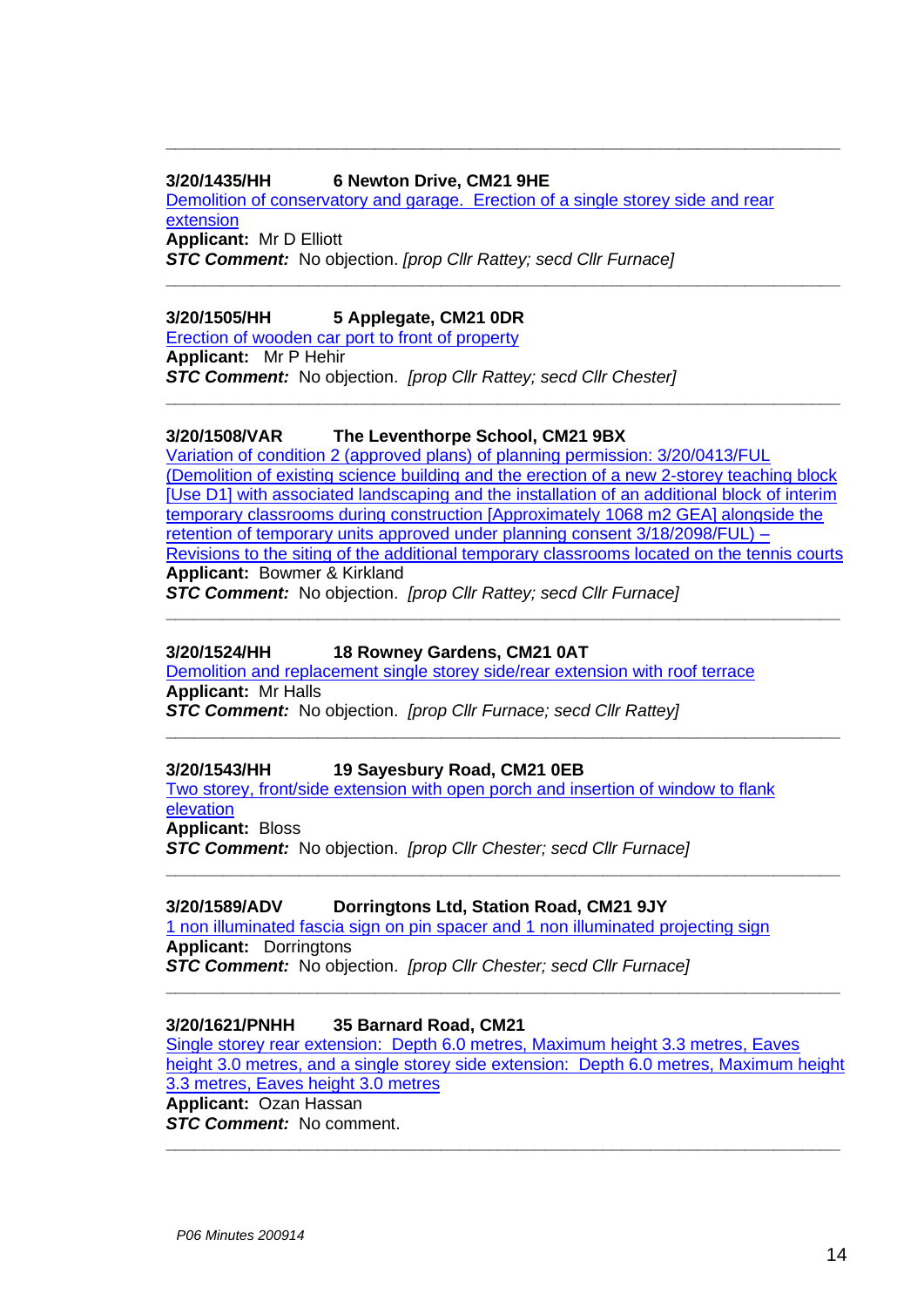#### **3/20/1656/HH 43 Sayesbury Road, CM21 0EB**

[Single storey front extension](https://publicaccess.eastherts.gov.uk/online-applications/applicationDetails.do?activeTab=documents&keyVal=QFZ0V8GL00X00) **Applicant:** Mr Pateman *STC Comment:* No objection. *[prop Cllr Furnace; secd Cllr Rattey]*

#### **3/20/1662/HH 4 Pishiobury Mews, Pishiobury Drive, CM21 0AP**

[Single storey rear extension with alterations to canopy roof](https://publicaccess.eastherts.gov.uk/online-applications/applicationDetails.do?activeTab=documents&keyVal=QG0RJAGLIA600) **Applicant:** Dr Fernandes *STC Comment:* No objection. *[prop Cllr Chester; secd Cllr Rattey]*

#### **3/20/1674/HH Inglis, Spellbrook Lane West, Spellbrook**

[Erection of ground floor front extension to create porch and changes to fenestration.](https://publicaccess.eastherts.gov.uk/online-applications/applicationDetails.do?activeTab=documents&keyVal=QG2M88GLIB200)  Demolition of double garage and replacement of single storey garage with dormer [windows to front and rear elevations](https://publicaccess.eastherts.gov.uk/online-applications/applicationDetails.do?activeTab=documents&keyVal=QG2M88GLIB200) **Applicant:** Mr Richard Smith *STC Comment:* No objection. *[prop Cllr Rattey; secd Cllr Furnace]*

**\_\_\_\_\_\_\_\_\_\_\_\_\_\_\_\_\_\_\_\_\_\_\_\_\_\_\_\_\_\_\_\_\_\_\_\_\_\_\_\_\_\_\_\_\_\_\_\_\_\_\_\_\_\_\_\_\_\_\_\_\_\_\_\_\_\_\_\_\_\_\_**

**\_\_\_\_\_\_\_\_\_\_\_\_\_\_\_\_\_\_\_\_\_\_\_\_\_\_\_\_\_\_\_\_\_\_\_\_\_\_\_\_\_\_\_\_\_\_\_\_\_\_\_\_\_\_\_\_\_\_\_\_\_\_\_\_\_\_\_\_\_\_\_**

**\_\_\_\_\_\_\_\_\_\_\_\_\_\_\_\_\_\_\_\_\_\_\_\_\_\_\_\_\_\_\_\_\_\_\_\_\_\_\_\_\_\_\_\_\_\_\_\_\_\_\_\_\_\_\_\_\_\_\_\_\_\_\_\_\_\_\_\_\_\_\_**

**\_\_\_\_\_\_\_\_\_\_\_\_\_\_\_\_\_\_\_\_\_\_\_\_\_\_\_\_\_\_\_\_\_\_\_\_\_\_\_\_\_\_\_\_\_\_\_\_\_\_\_\_\_\_\_\_\_\_\_\_\_\_\_\_\_\_\_\_\_\_\_**

**\_\_\_\_\_\_\_\_\_\_\_\_\_\_\_\_\_\_\_\_\_\_\_\_\_\_\_\_\_\_\_\_\_\_\_\_\_\_\_\_\_\_\_\_\_\_\_\_\_\_\_\_\_\_\_\_\_\_\_\_\_\_\_\_\_**

**\_\_\_\_\_\_\_\_\_\_\_\_\_\_\_\_\_\_\_\_\_\_\_\_\_\_\_\_\_\_\_\_\_\_\_\_\_\_\_\_\_\_\_\_\_\_\_\_\_\_\_\_\_\_\_\_\_\_\_\_\_\_\_\_\_**

**\_\_\_\_\_\_\_\_\_\_\_\_\_\_\_\_\_\_\_\_\_\_\_\_\_\_\_\_\_\_\_\_\_\_\_\_\_\_\_\_\_\_\_\_\_\_\_\_\_\_\_\_\_\_\_\_\_\_\_\_\_\_\_\_\_**

**\_\_\_\_\_\_\_\_\_\_\_\_\_\_\_\_\_\_\_\_\_\_\_\_\_\_\_\_\_\_\_\_\_\_\_\_\_\_\_\_\_\_\_\_\_\_\_\_\_\_\_\_\_\_\_\_\_\_\_\_\_\_\_\_\_\_\_\_\_\_\_**

#### **3/20/1688/HH 117 West Road, CM21 0BW**

[Demolition of conservatory. Erection of a two storey rear extension and external](https://publicaccess.eastherts.gov.uk/online-applications/applicationDetails.do?activeTab=documents&keyVal=QG4H1DGLIC500)  [alteration](https://publicaccess.eastherts.gov.uk/online-applications/applicationDetails.do?activeTab=documents&keyVal=QG4H1DGLIC500) **Applicant:** Mr & Mrs Taylor *STC Comment:* No objection. *[prop Cllr Rattey; secd Cllr Chester]*

#### **P 20/47 LATE PLANNING APPLICATIONS**

To deal with Planning Applications received from EHDC following the Publication of this Agenda and received before 11 September 2020. There were none.

#### **P 20/48 PLANNING DECISIONS MADE BY EHDC**

To receive Planning Decisions from EHDC.

**3/20/0537/HH 10 Rushfield, CM21 9NF** Single storey rear extension and insertion of window to flank elevation **Applicant:** Mrs Emily Unthank *STC Comment:* No objection *EHDC Decision:* Granted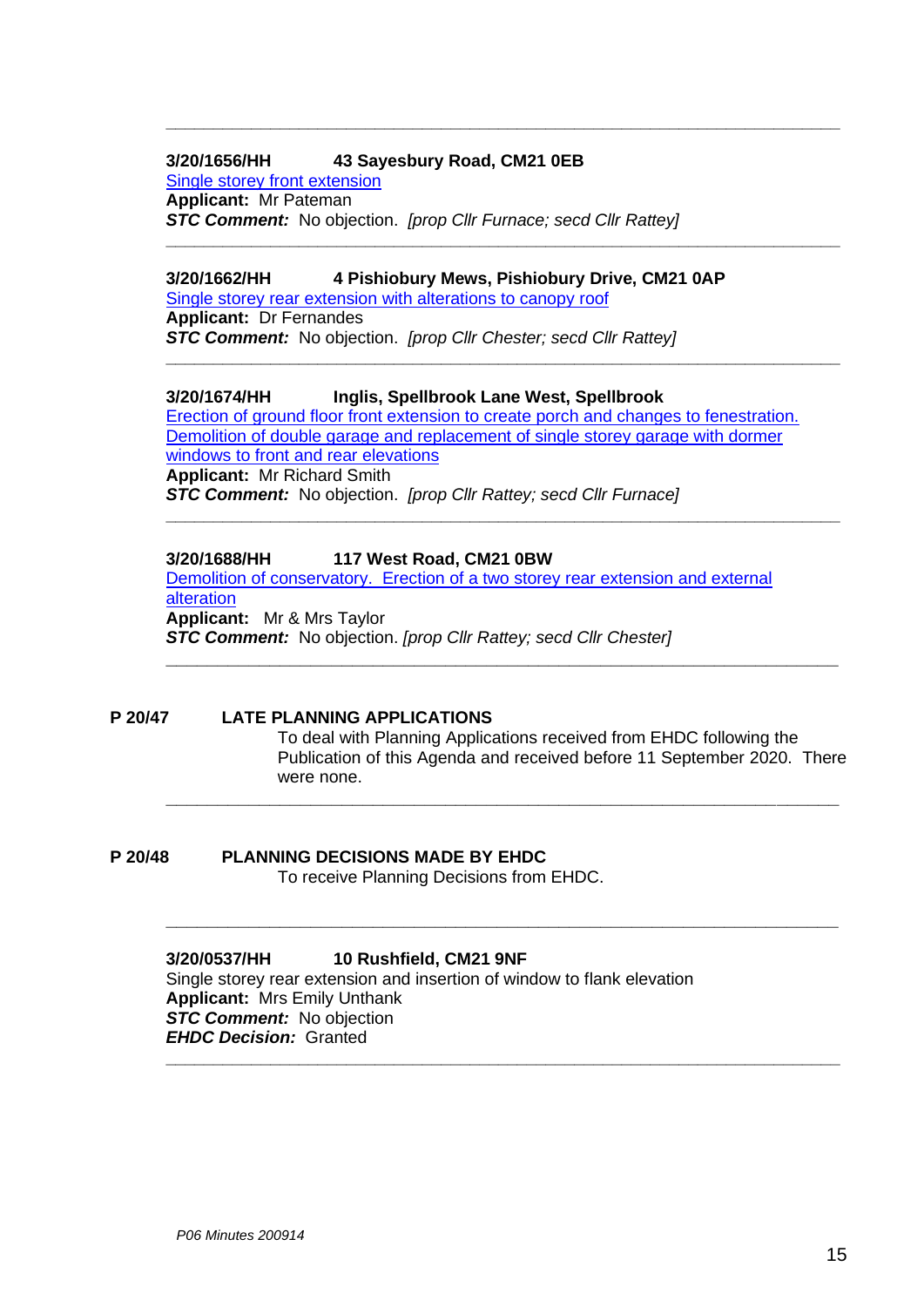#### **3/20/0838/HH 68 Gilders, CM21 0EH**

Raising of roof and addition of 2 dormers to create first floor accommodation. Creation of a new vehicular cross over to accommodate two cars

**\_\_\_\_\_\_\_\_\_\_\_\_\_\_\_\_\_\_\_\_\_\_\_\_\_\_\_\_\_\_\_\_\_\_\_\_\_\_\_\_\_\_\_\_\_\_\_\_\_\_\_\_\_\_\_\_\_\_\_\_\_\_\_\_\_\_\_\_\_\_\_**

#### **Applicant:** Mr D Davison

**STC Comment:** Objection. The development by reason of its dominance of the street scene still remains contrary to Policies HOU11 and DES4.

*EHDC Decision:* Refused. "The development, by reason of its size, scale and design would be harmful to the character and appearance of the dwelling and would appear out of keeping and unduly prominent in the street scene; failing to respect or promote local distinctiveness. The proposal is thereby contrary to Policies DES4 and HOU11 of the East Herts District Plan 2018."

**\_\_\_\_\_\_\_\_\_\_\_\_\_\_\_\_\_\_\_\_\_\_\_\_\_\_\_\_\_\_\_\_\_\_\_\_\_\_\_\_\_\_\_\_\_\_\_\_\_\_\_\_\_\_\_\_\_\_\_\_\_\_\_\_\_\_\_\_\_\_\_**

#### **3/20/0854/HH Penrhyn, London Road, Spellbrook, CM23 4BA** Retention of garage

**Applicant:** Mr I Hussain

**STC Comment:** Objection. Due attention should be made to neighbours objection that the roof now overhangs upon their boundary

*EHDC Decision:* Refused. "The proposed development would constitute inappropriate development within the Green Belt and additional harm would result from loss of openness. The harm by reason of its inappropriateness and loss of openness is not clearly outweighed by other considerations, not have very special circumstances been demonstrated. The proposal is therefore contrary to Policy GBR1 of the East Herts District Plan 2018 and the National Planning Policy Framework"

**\_\_\_\_\_\_\_\_\_\_\_\_\_\_\_\_\_\_\_\_\_\_\_\_\_\_\_\_\_\_\_\_\_\_\_\_\_\_\_\_\_\_\_\_\_\_\_\_\_\_\_\_\_\_\_\_\_\_\_\_\_\_\_\_\_\_\_\_\_\_\_**

#### **3/20/0855/HH 1 Forebury Avenue, CM21 9BG**

Single storey side and rear extension **Applicant:** Mrs Ann Ramsay **STC Comment:** No objection *EHDC Decision:* Granted

#### **3/20/0879/HH Inglis, Spellbrook Lane West, Spellbrook CM23 4AY**

Demolition of existing double garage. Erection of a single storey side/front extension with an extended hipped roof, a front porch and a new car port, together with associated elevational alterations and the provision of a new driveway access and layout **Applicant:** Mr Bill Edwards

**\_\_\_\_\_\_\_\_\_\_\_\_\_\_\_\_\_\_\_\_\_\_\_\_\_\_\_\_\_\_\_\_\_\_\_\_\_\_\_\_\_\_\_\_\_\_\_\_\_\_\_\_\_\_\_\_\_\_\_\_\_\_\_\_\_\_\_\_\_\_\_**

#### **STC Comment:** No objection

*EHDC Decision:* Refused. "The proposed car port, by reason of its size, scale and siting, would harm the character and appearance of the existing dwelling and surrounding street scene by way of being unduly prominent. Furthermore, the proposed car port would detract from the building line along Spellbrook Lane West, thus impacting upon local distinctiveness. The proposal would thereby be contrary to Policies DES4 and HOU11 of the East Herts District Plan 2018 and the National Planning Policy Framework." & " The application lacks sufficient information regarding the issue(s) of highway safety/access to enable the Local Planning Authority, in connection with the Highways Authority, to properly consider the planning merits or otherwise of the application. In the absence of the above mentioned information, the proposal is contrary to Policy TRA2 of the East Herts District Plan 2018".

**\_\_\_\_\_\_\_\_\_\_\_\_\_\_\_\_\_\_\_\_\_\_\_\_\_\_\_\_\_\_\_\_\_\_\_\_\_\_\_\_\_\_\_\_\_\_\_\_\_\_\_\_\_\_\_\_\_\_\_\_\_\_\_\_\_\_\_\_\_\_\_**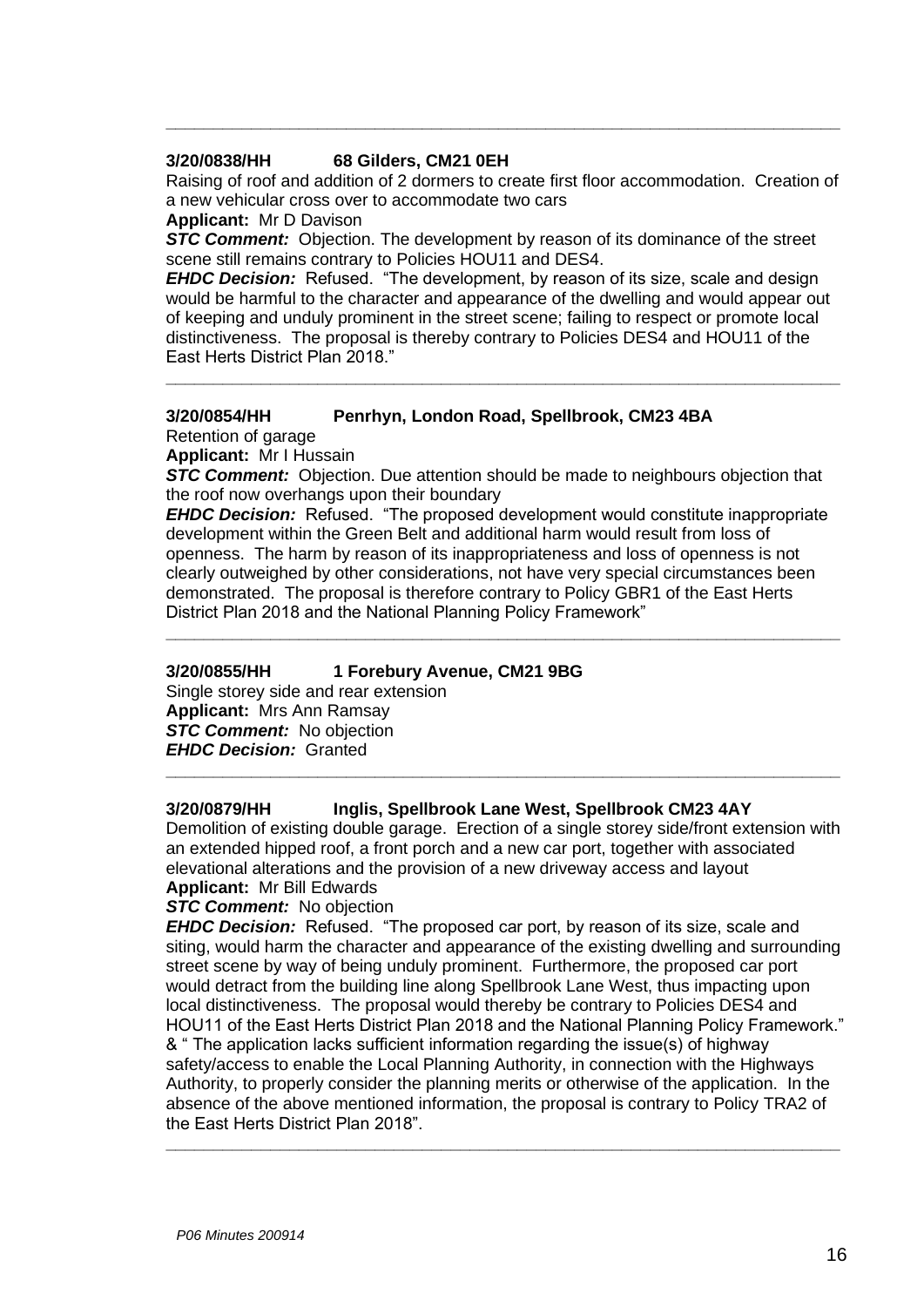#### **3/20/1056/HH Parkside, 7 Beech Drive, CM21 0AA**

Two storey rear extension, single storey side extension (WC) and provision of pitched roof at ground floor rear **Applicant:** Mr Neil Cook *STC Comment:* No objection *EHDC Decision:* Granted **\_\_\_\_\_\_\_\_\_\_\_\_\_\_\_\_\_\_\_\_\_\_\_\_\_\_\_\_\_\_\_\_\_\_\_\_\_\_\_\_\_\_\_\_\_\_\_\_\_\_\_\_\_\_\_\_\_\_\_\_\_\_\_\_\_\_\_\_\_\_\_**

**\_\_\_\_\_\_\_\_\_\_\_\_\_\_\_\_\_\_\_\_\_\_\_\_\_\_\_\_\_\_\_\_\_\_\_\_\_\_\_\_\_\_\_\_\_\_\_\_\_\_\_\_\_\_\_\_\_\_\_\_\_\_\_\_\_\_\_\_\_\_\_**

#### **3/20/1065/HH 10 Falconers Park, CM21 0AU**

Single storey rear extension and insertion of ground floor flank window. **Applicant:** Amalga *STC Comment:* No objection *EHDC Decision:* Granted **\_\_\_\_\_\_\_\_\_\_\_\_\_\_\_\_\_\_\_\_\_\_\_\_\_\_\_\_\_\_\_\_\_\_\_\_\_\_\_\_\_\_\_\_\_\_\_\_\_\_\_\_\_\_\_\_\_\_\_\_\_\_\_\_\_\_\_\_\_\_\_**

#### **3/20/1081/FUL 29 Station Road, CM21 9JY**

Proposed single storey extension and change of use of existing barn outbuilding into 1 self-contained residential unit, alterations to fenestration and associated development **Applicant:** Mr Colin Hardy

*STC Comment:* No Objection. Neighbours concerns having been overcome. *EHCD Decision:* Refused. "The proposed development, by reason of its siting and enlargement, would create backland/tandem development that does not represent the grain of development within this area therefore constituting poor design and development that fails to reflect local distinctiveness. The proposal is therefore contrary to Policy DES4 of the East Herts District Plan 2018"

**\_\_\_\_\_\_\_\_\_\_\_\_\_\_\_\_\_\_\_\_\_\_\_\_\_\_\_\_\_\_\_\_\_\_\_\_\_\_\_\_\_\_\_\_\_\_\_\_\_\_\_\_\_\_\_\_\_\_\_\_\_\_\_\_\_\_\_\_\_\_\_**

#### **3/20/1082/LBC 29 Station Road, C21 9JY**

Proposed single storey extension and change of use of existing barn outbuilding into 1 self-contained residential unit, alterations to fenestration and associated development **Applicant:** Mr Colin Hardy

*STC Comment:* LBC – No comment *EHCD Decision:* Granted

#### **3/20/1083/HH 3 Fair Green, CM21 9AG**

Removal of existing rear lean-to structure. Construction of single storey rear extension. Insertion of new rear gate.

**\_\_\_\_\_\_\_\_\_\_\_\_\_\_\_\_\_\_\_\_\_\_\_\_\_\_\_\_\_\_\_\_\_\_\_\_\_\_\_\_\_\_\_\_\_\_\_\_\_\_\_\_\_\_\_\_\_\_\_\_\_\_\_\_\_\_\_\_\_\_\_**

**Applicant:** Mrs Sonja Dahl

**STC Comment:** Note should be made of the allegation that the application is based upon inaccurate plans. If this proves to be unfounded subsequent to a site visit then there is no objection.

*EHDC Decision:* Refused. "The proposed development, by reason of its design, would cause harm to the character and appearance of the historic dwelling, the site and the surrounding Sawbridgeworth Conservation Area. The harm to the Listed Building and/or the Sawbridgeworth Conservation Area is not outweighed by any public benefits. The proposal would thereby be contrary to Policies HOU11, DES4, HA1, HA4 and HA7 of the East Herts District Plan 2018."

**\_\_\_\_\_\_\_\_\_\_\_\_\_\_\_\_\_\_\_\_\_\_\_\_\_\_\_\_\_\_\_\_\_\_\_\_\_\_\_\_\_\_\_\_\_\_\_\_\_\_\_\_\_\_\_\_\_\_\_\_\_\_\_\_\_\_\_\_\_\_\_**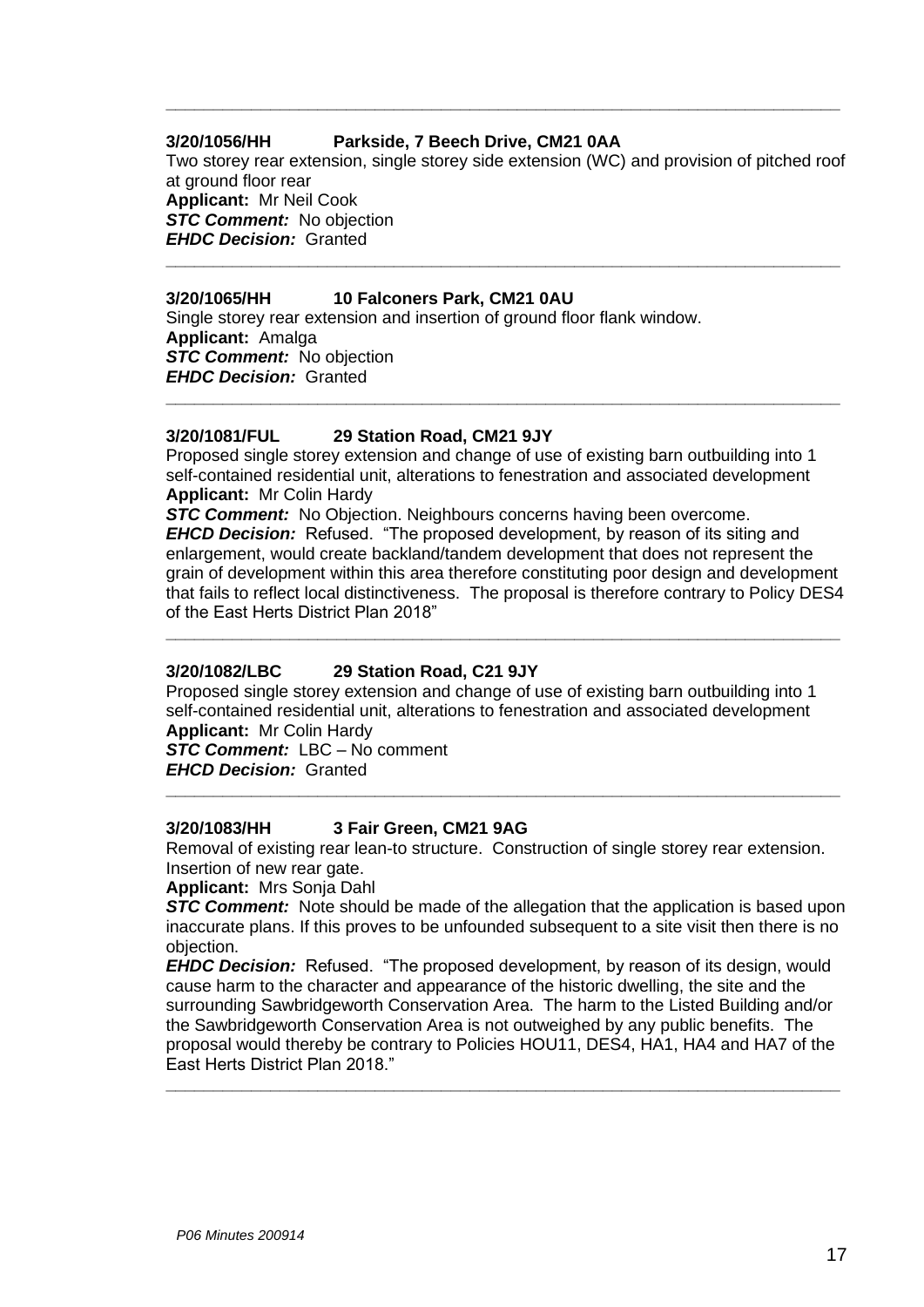#### **3/20/1084/LBC 3 Fair Green, CM21 9AG**

Removal of existing rear lean-to structure. Construction of single storey rear extension. Insertion of new rear gate.

**\_\_\_\_\_\_\_\_\_\_\_\_\_\_\_\_\_\_\_\_\_\_\_\_\_\_\_\_\_\_\_\_\_\_\_\_\_\_\_\_\_\_\_\_\_\_\_\_\_\_\_\_\_\_\_\_\_\_\_\_\_\_\_\_\_\_\_\_\_\_\_**

**Applicant:** Mrs Sonja Dahl

*STC Comment:* LBC – No comment

*EHDC Decision:* Refused. "The proposed development would cause less than substantial harm to the special interest of the Grade II Listed Building and the Sawbridgeworth Conservation Area. It has not been demonstrated that there are any public benefits that would outweigh this identified harm and the proposed works would thereby be contrary to Policies HA1, HA4 and HA7 of the East Herts District Plan 2018 and Section 16 of the National Planning Policy Framework."

**\_\_\_\_\_\_\_\_\_\_\_\_\_\_\_\_\_\_\_\_\_\_\_\_\_\_\_\_\_\_\_\_\_\_\_\_\_\_\_\_\_\_\_\_\_\_\_\_\_\_\_\_\_\_\_\_\_\_\_\_\_\_\_\_\_\_\_\_\_\_\_**

#### **3/20/1152/HH Parsonage Farm, Parsonage Lane, CM21 0ND**

Two storey rear extension **Applicant:** Mr Paul Avontuur *STC Comment:* No objection *EHDC Decision:* Granted

#### **3/20/1165/HH 3 The Orchards, CM21 9BB**

Two storey side and rear extension incorporating dormer windows. Single storey front and rear extension. Garage conversion

**\_\_\_\_\_\_\_\_\_\_\_\_\_\_\_\_\_\_\_\_\_\_\_\_\_\_\_\_\_\_\_\_\_\_\_\_\_\_\_\_\_\_\_\_\_\_\_\_\_\_\_\_\_\_\_\_\_\_\_\_\_\_\_\_\_\_\_\_\_\_\_**

**Applicant:** Mr Paul James

*STC Comment:* Objection. Contrary to policies DES4 & HOU11

*EHDC Decision:* Refused. "The proposed development, by reason of its inappropriate size, scale and design, would add considerable bulk and mass to the site that would fail to appear subservient in scale and would fail to achieve a high standard of design to respond to the context of the site, or to reflect local distinctiveness. The development would therefore be harmful to the character and appearance of the site and the surrounding area. The proposal would thereby be contrary to Policies DES4 and HOU11 of the East Herts District Plan 2018 and the National Planning Policy Framework" & "The proposed development, by reason of its size, scale, siting and design, would have a detrimental effect upon the amenities of the occupants at No.4 The Orchards by reason of its overbearing impact and loss of light. The proposal would thereby be contrary to Policy DES4 of the East Herts District Plan 2018 of the National Planning Policy Framework".

#### **3/20/1251/PNHH 35 Barnard Road, CM21 9DY**

Single storey rear extension – Depth 4.0 metres, Maximum height 3.3 metres, Eaves height 3.0 metres. Single storey side extension – Depth 4.0 metres, Maximum height 3.3 metres, Eaves height 3.0 metres

**\_\_\_\_\_\_\_\_\_\_\_\_\_\_\_\_\_\_\_\_\_\_\_\_\_\_\_\_\_\_\_\_\_\_\_\_\_\_\_\_\_\_\_\_\_\_\_\_\_\_\_\_\_\_\_\_\_\_\_\_\_\_\_\_\_\_\_\_\_\_\_**

**Applicant:** Expert Planning & Design Consultancy Limited

*STC Comment:* Insufficient information given to make a comment

*EHDC Decision:* Prior Approval is Required and Refused. "The proposed development would not fall within the scope of Schedule 2, Part 1, Class A (j) and (ja) and also fails to meet Condition A.3. (a) of the Town and Country Planning (General Permitted Development) (England) Order 2015 (as amended). Furthermore, the proposed single storey side extension does not fall within the scope of this application. Planning permission is therefore required.

**\_\_\_\_\_\_\_\_\_\_\_\_\_\_\_\_\_\_\_\_\_\_\_\_\_\_\_\_\_\_\_\_\_\_\_\_\_\_\_\_\_\_\_\_\_\_\_\_\_\_\_\_\_\_\_\_\_\_\_\_\_\_\_\_\_\_\_\_\_\_\_**